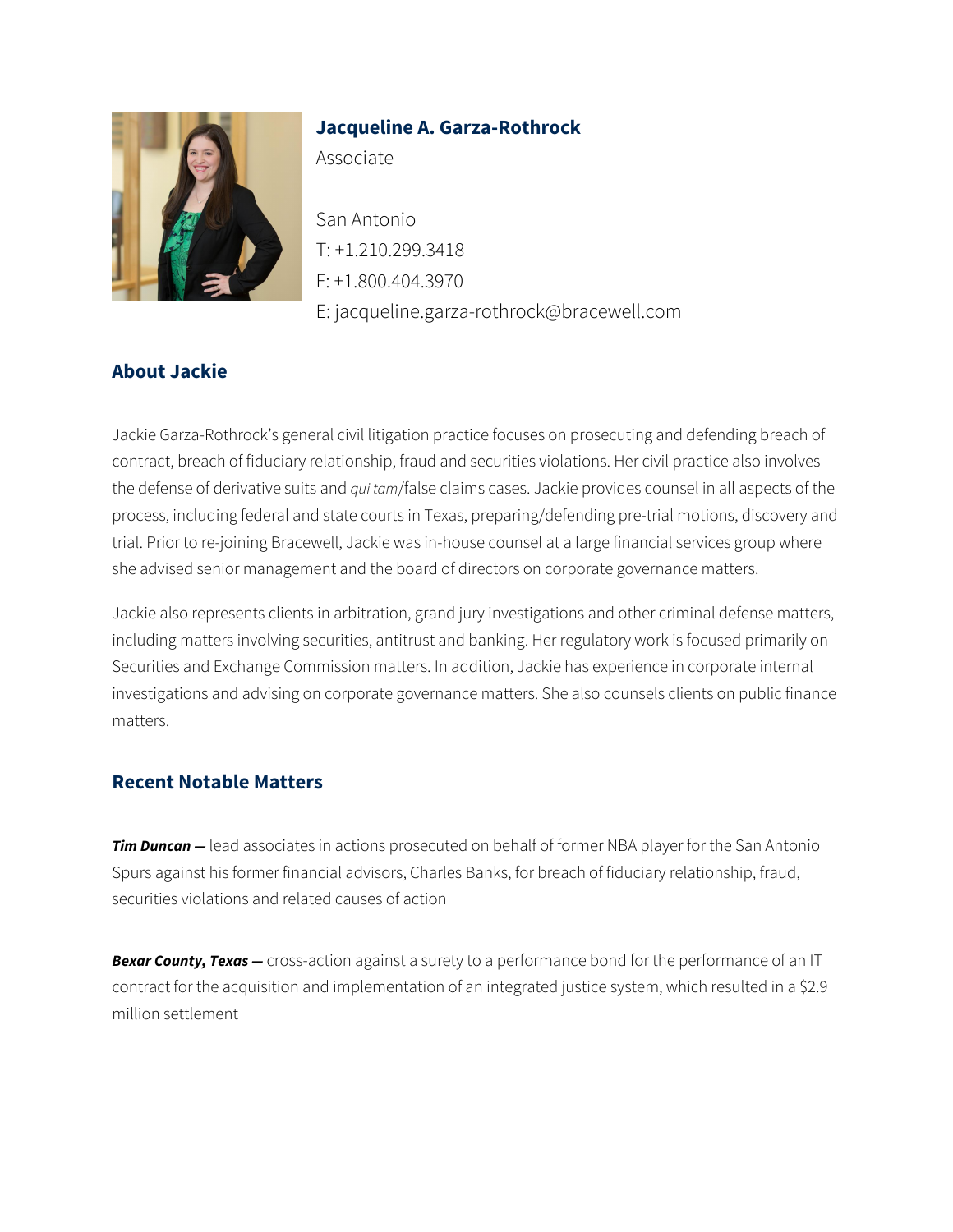*Multi-national auto parts manufacturer —* lead associate conducting international internal investigation for this client into criminal antitrust allegations

*Senior vice-president of Fortune 500 company —* lead associate defending this client in an SEC investigation and enforcement action involving resale transaction revenue accounting, which resulted in no action against this individual

*Numerous individuals and companies —* defense in connection to federal civil and criminal investigations conducted by the FBI, DEA, U.S. Attorney's Offices, HHS-OIG, Securities and Exchange Commission, and FINRA

### **Education**

Southern Methodist University Dedman School of Law, J.D. 2009 – *cum laude*

The University of Texas at Austin, Bachelor of Arts 2006 – *high honors*

### **Noteworthy**

Southern Methodist University Dedman School of Law, *Air Law Symposium*, Associate Editor, 2008 - 2009

Southern Methodist University Dedman School of Law, *Southern Methodist University Law Review*, Staff Editor, 2007 - 2008

### **Affiliations**

State Bar of Texas

San Antonio Bar Association

San Antonio Association of Young Lawyers

San Antonio Hispanic Bar Association